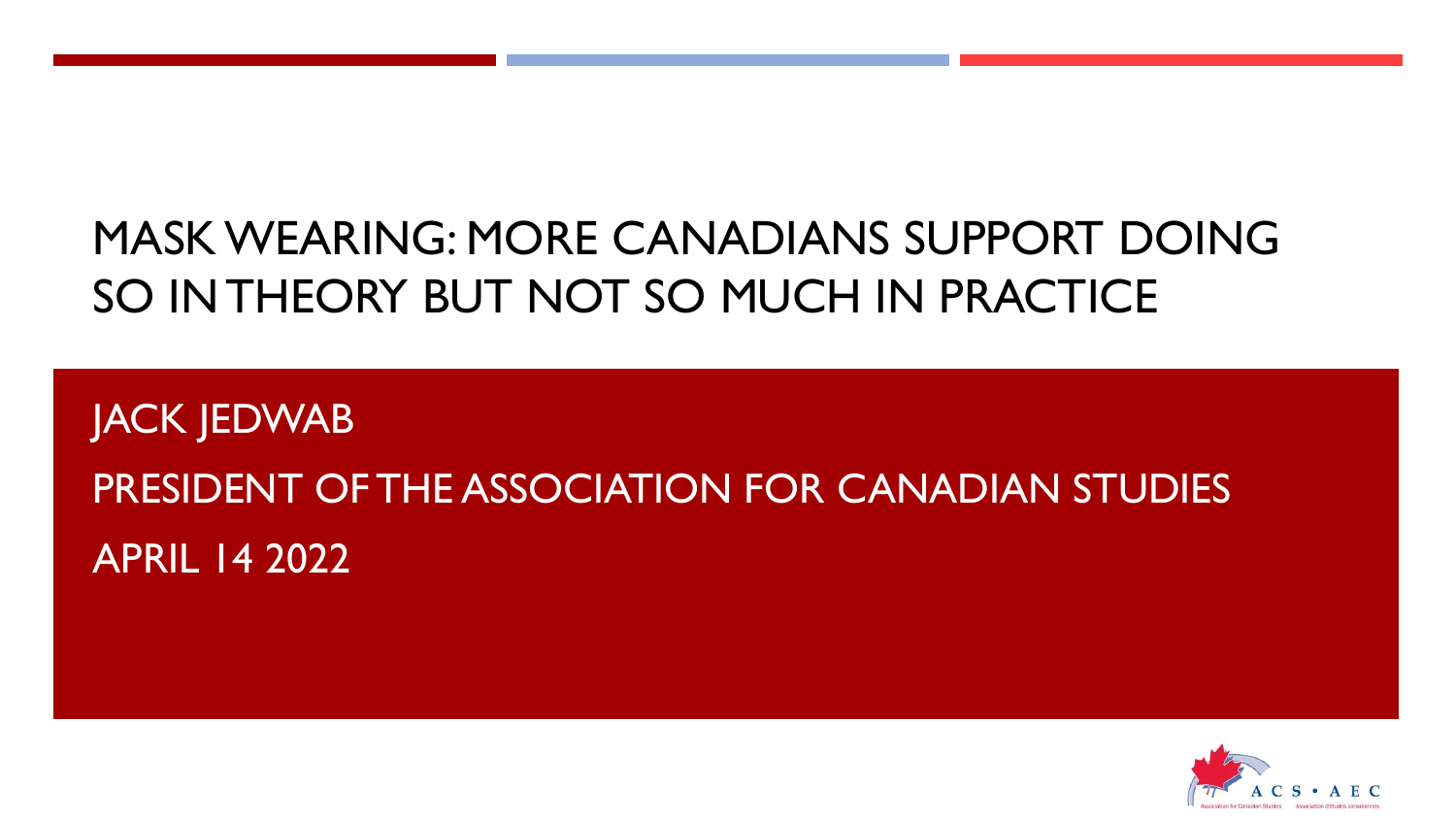## INTRODUCTION AND METHODOLOGY

As mask mandates have been lifted in much of the country it is increasingly a personal decision as to whether or not to where a mask. The recent rise in COVID-19 cases and hospitalizations in many parts of Canada has been associated with the decision to lift mask mandates in most public settings. Many experts continue to urge mask wearing in indoor public spaces. But surveys conducted over the month of March reveal that while there are many Canadians that think it is important to wear masks in indoor public spaces far less say they will actually do so. The gap between masking in theory and doing so in practice is especially pronounced amongst persons between the ages of 18 and 24 as well amongst Quebecers and Albertans. And those numbers may be high owing to the social desirability (in other words it is the right thing to say) of indicating that you intend to do so.

The findings arise from a survey conducted via web panel by Leger for the Association for Canadian Studies conducted during the middle of March, 2022 with 2939 Canadians 18 years of age or older. While a margin of error cannot be associated with a non-probability sample in a panel survey for comparative purposes a probability sample of 2 939 respondents would have a margin of error of ±1.9%, 19 times out of 20

2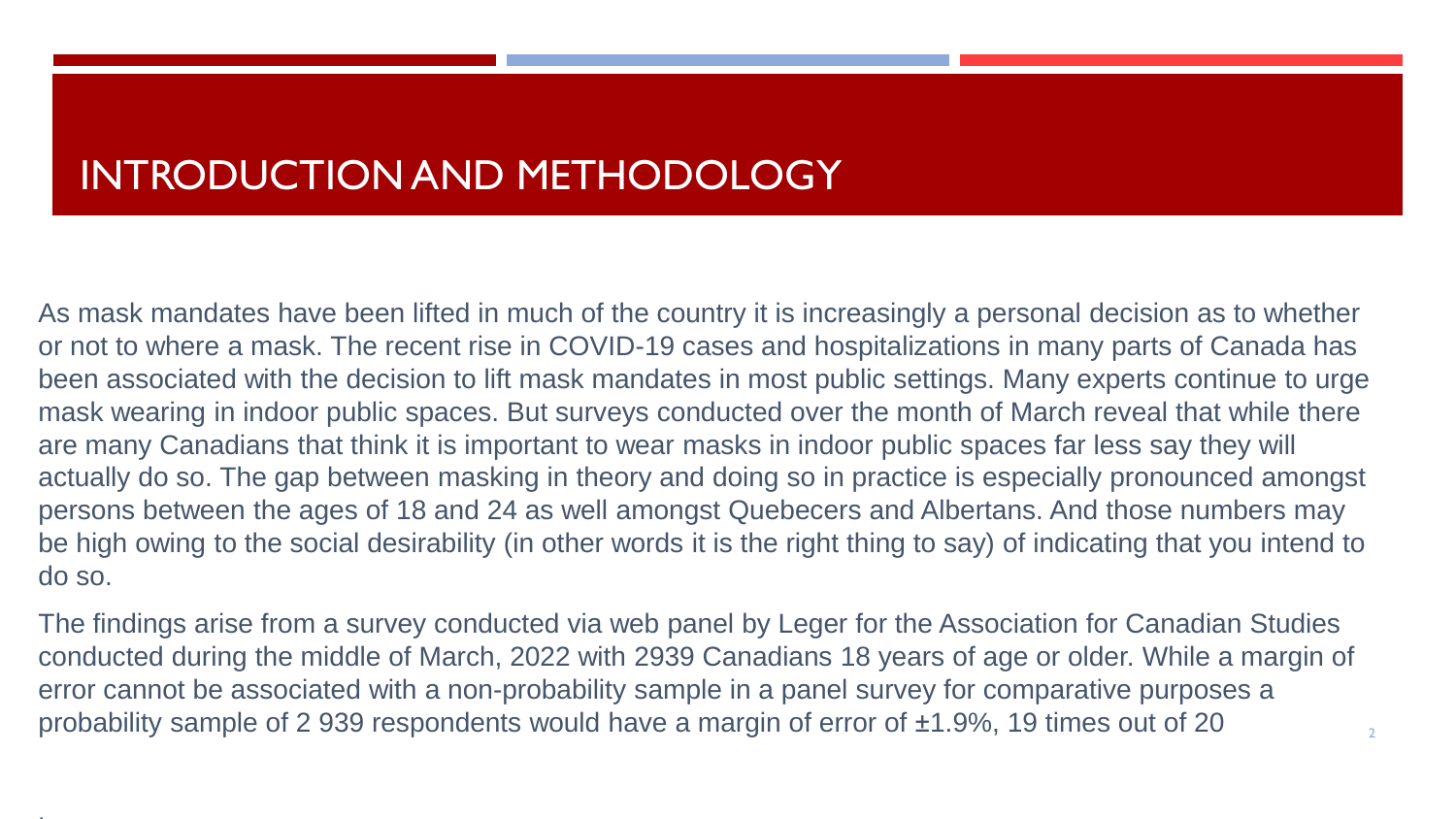## THREE IN FOUR CANADIANS SAY IT IS IMPORTANT TO WEAR A MASK IN INDOOR PUBLIC SPACES BUT LESS LIKELY TO DO SO IN PRACTICE WITH 18- 24 DISPLAYING THE BIGGEST GAP IN THIS REGARD

|                                                                | Total | Male | Female | $ 18-24 $ | $ 25 - 34 $ | $ 35 - 44 $ | $45 - 54$ | $55 - 64$ | $ 65+$ |
|----------------------------------------------------------------|-------|------|--------|-----------|-------------|-------------|-----------|-----------|--------|
| It is important                                                |       |      |        |           |             |             |           |           |        |
| to wear a mask                                                 |       |      |        |           |             |             |           |           |        |
| in indoor public                                               |       |      |        |           |             |             |           |           |        |
| spaces                                                         | 74%   | 70%  | 77%    | 75        | 65%         | 63          | 70        | 78        | 88%    |
| I will continue<br>to wear masks<br>in indoor public<br>spaces | 57%   | 53%  | 60%    | 49%       | 51%         | 42%         | 56%       | 67%       | 68%    |
| <b>Difference</b>                                              | 17    | 17   | 17     | 26        | 14          | 21          | 14        | 11        | 20     |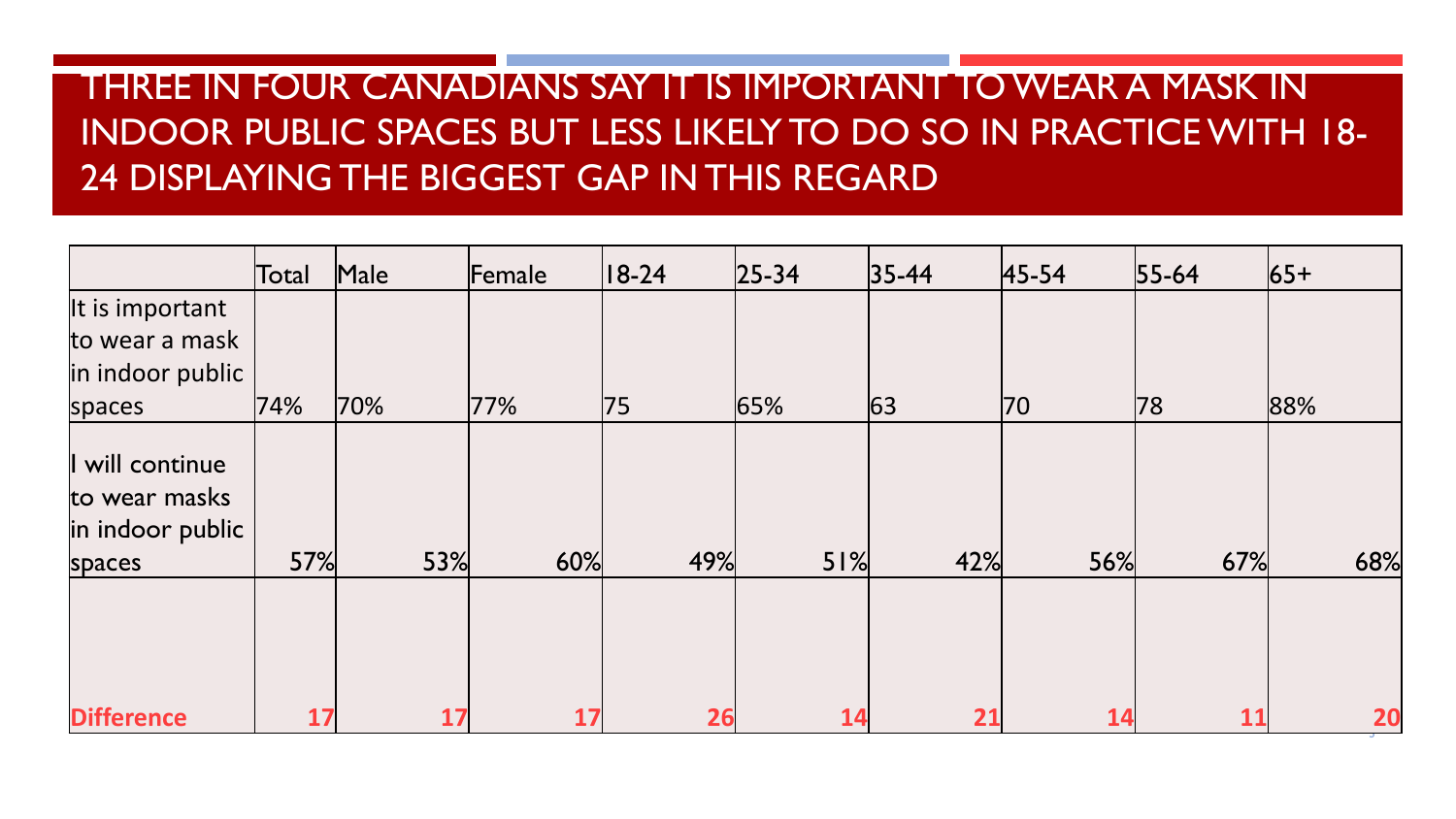## IN QUEBEC AND ALBERTA A MAJORITY REGARD MASK WEARING AS IMPORTANT BUT THE MAJORITY IN BOTH PROVINCES SAY THEY WILL NOT DO SO

|                                                                 | Total      | Atl. | QC  | <b>ON</b> | MB/SK | <b>AB</b> | <b>BC</b> |
|-----------------------------------------------------------------|------------|------|-----|-----------|-------|-----------|-----------|
| It is important<br>to wear a<br>mask in indoor<br>public spaces | 74%        | 82%  | 69% | 77%       | 69%   | 63%       | 81%       |
| I will continue<br>to wear masks<br>in indoor<br>public spaces  | 57%        | 62%  | 48% | 64%       | 50%   | 44%       | 62%       |
| <b>Difference</b>                                               | <b>17%</b> | 20%  | 21% | 13%       | 19%   | 19%       | 19%       |